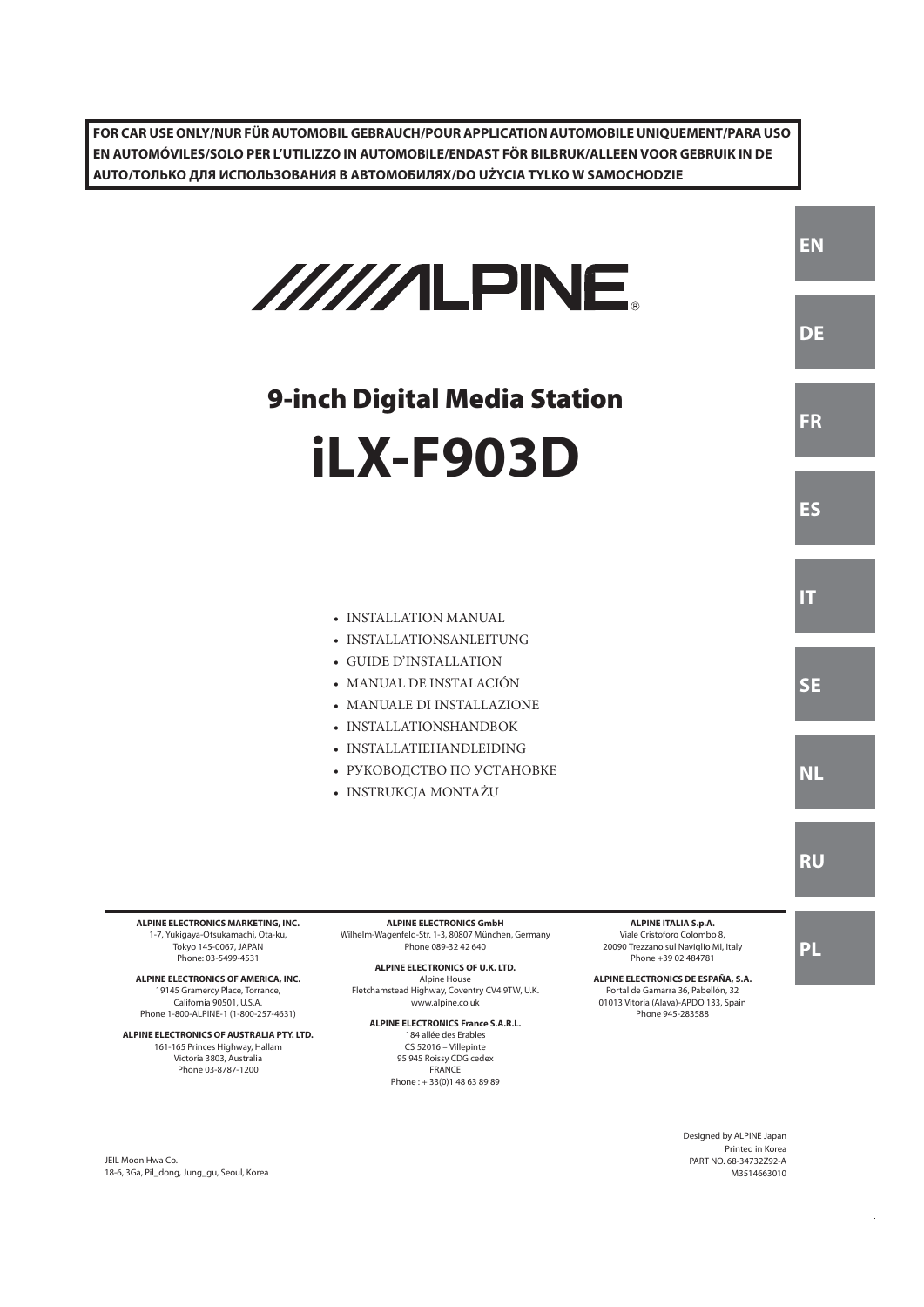$\hat{\mathcal{L}}$  $\frac{1}{2}$ 

 $\begin{array}{c} \frac{1}{2} \end{array}$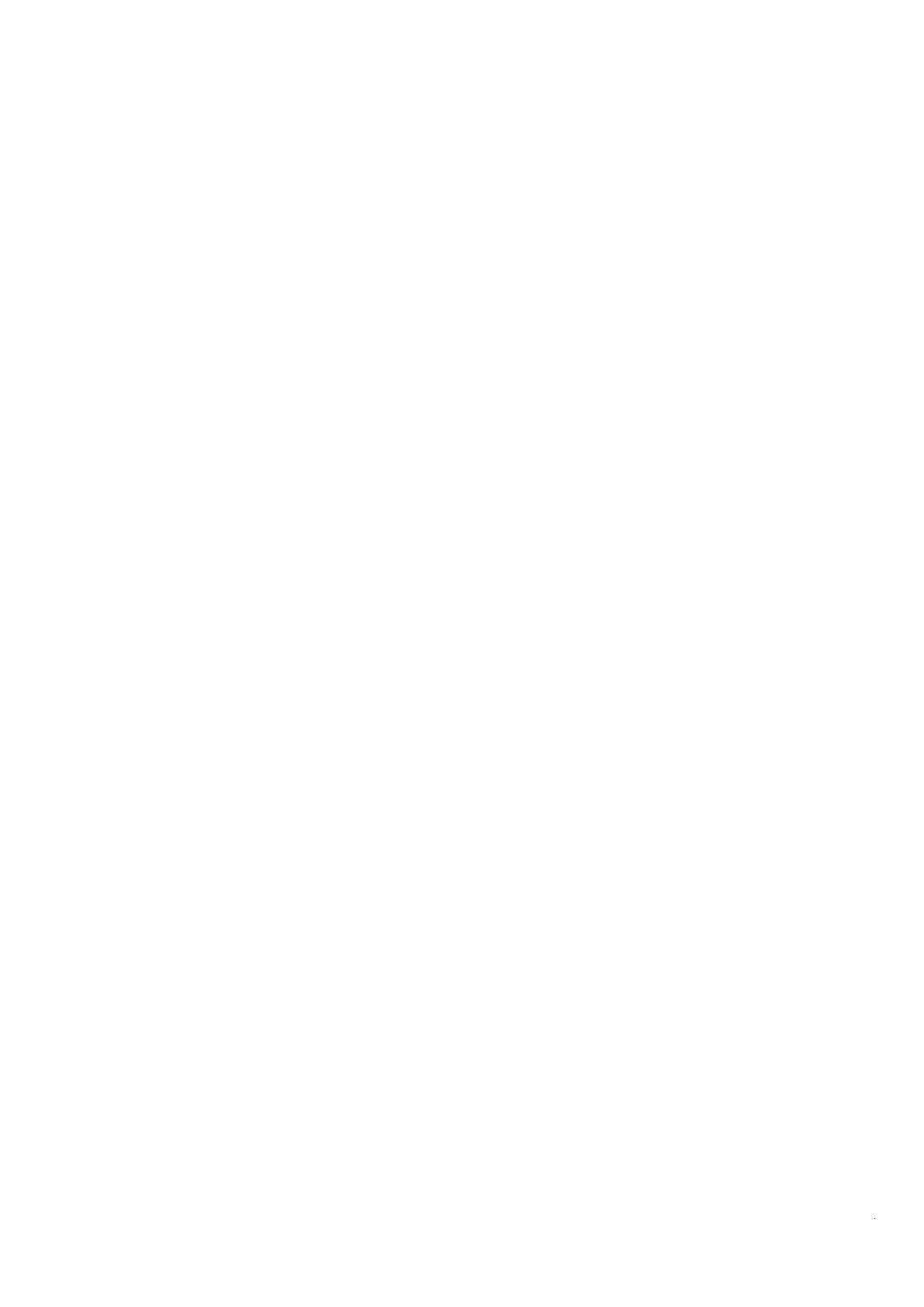# **ENGLISH**

## **Contents**

| Caution concerning the installation           |  |
|-----------------------------------------------|--|
|                                               |  |
| Adjust the front-back position of the Display |  |
| Attach the Sheet cap (Only necessary when     |  |
| the front-back position of the Display unit   |  |
|                                               |  |
| Mounting the GPS Antenna inside the           |  |
|                                               |  |
|                                               |  |
| Installation example using the Original       |  |
|                                               |  |
|                                               |  |
|                                               |  |
| If an ACC power supply is not available  11   |  |
|                                               |  |
| Position Adjustment and Mounting              |  |
| Dimensions of the Display  18                 |  |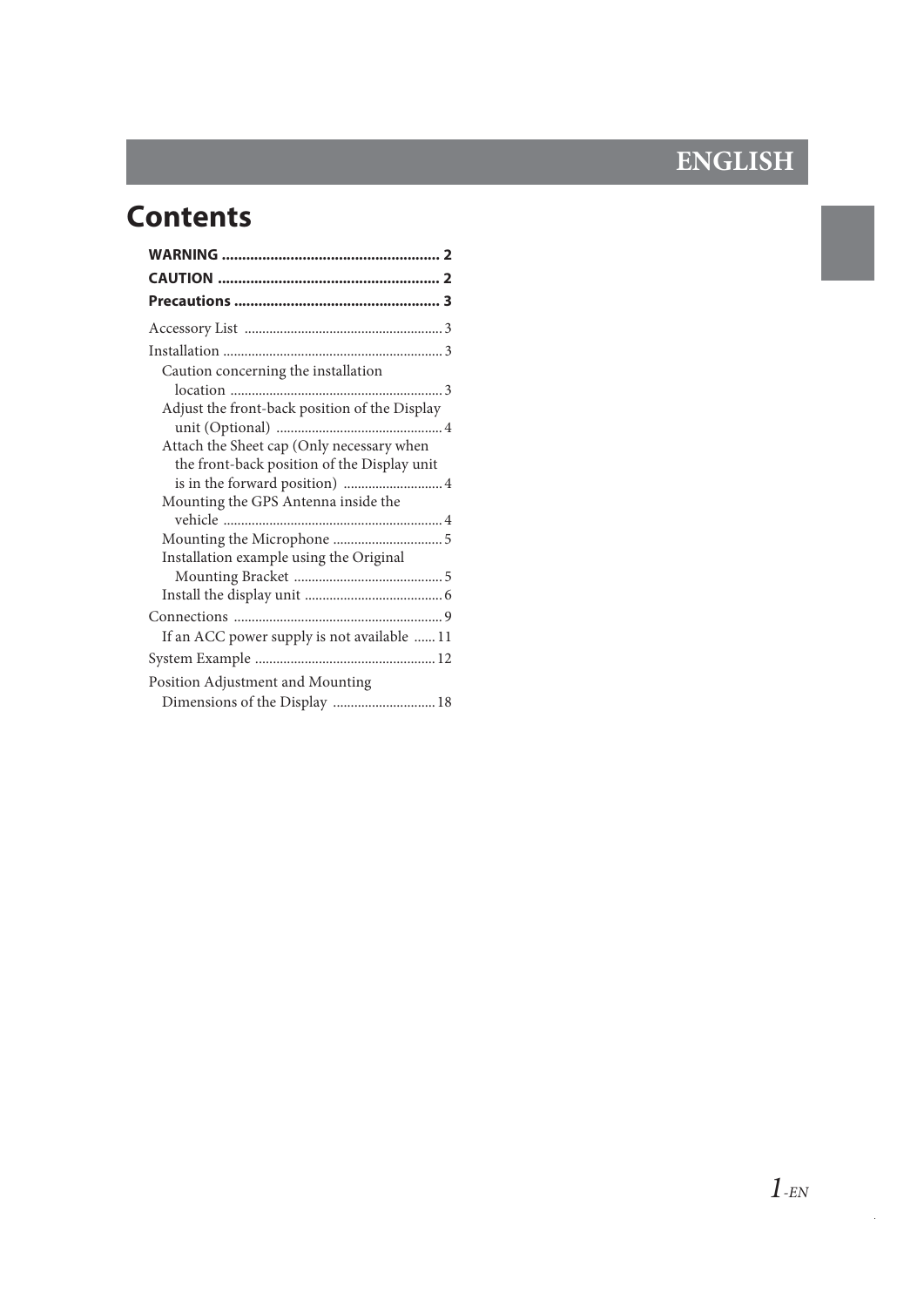### **WARNING**

#### **This symbol means important instructions. Failure to heed them can result in serious injury or death.**

#### **DO NOT DISASSEMBLE OR ALTER.**

Doing so may result in an accident, fire or electric shock.

#### **KEEP SMALL OBJECTS SUCH AS SCREWS OUT OF THE REACH OF CHILDREN.**

Swallowing them may result in serious injury. If swallowed, consult a physician immediately.

#### **USE THE CORRECT AMPERE RATING WHEN REPLACING FUSES.**

Failure to do so may result in fire or electric shock.

#### **DO NOT BLOCK VENTS OR RADIATOR PANELS.**

Doing so may cause heat to build up inside and may result in fire.

#### **USE THIS PRODUCT FOR MOBILE 12V APPLICATIONS.**

Use for other than its designed application may result in fire, electric shock or other injury.

#### **MAKE THE CORRECT CONNECTIONS.**

Failure to make the proper connections may result in fire or product damage.

#### **USE ONLY IN CARS WITH A 12 VOLT NEGATIVE GROUND.**

(Check with your dealer if you are not sure.) Failure to do so may result in fire, etc.

#### **BEFORE WIRING, DISCONNECT THE CABLE FROM THE NEGATIVE BATTERY TERMINAL.**

Failure to do so may result in electric shock or injury due to electrical shorts.

#### **DO NOT ALLOW CABLES TO BECOME ENTANGLED IN SURROUNDING OBJECTS.**

Arrange wiring and cables in compliance with the manual to prevent obstructions when driving. Cables or wiring that obstruct or hang up on places such as the steering wheel, shift lever, brake pedals, etc. can be extremely hazardous.

#### **DO NOT SPLICE INTO ELECTRICAL CABLES.**

Never cut away cable insulation to supply power to other equipment. Doing so will exceed the current carrying capacity of the wire and result in fire or electric shock.

#### **DO NOT DAMAGE PIPE OR WIRING WHEN DRILLING HOLES.**

When drilling holes in the chassis for installation, take precautions so as not to contact, damage or obstruct pipes, fuel lines, tanks or electrical wiring. Failure to take such precautions may result in fire.

#### **DO NOT USE BOLTS OR NUTS IN THE BRAKE OR STEERING SYSTEMS TO MAKE GROUND CONNECTIONS.**

Bolts or nuts used for the brake or steering systems (or any other safety-related system), or tanks should NEVER be used for installations or ground connections. Using such parts could disable control of the vehicle and cause fire etc.

#### **DO NOT INSTALL IN LOCATIONS WHICH MIGHT HINDER VEHICLE OPERATION, SUCH AS THE STEERING WHEEL OR SHIFT LEVER.**

Doing so may obstruct forward vision or hamper movement etc. and results in serious accident.

#### **DO NOT INSTALL THE MONITOR NEAR THE PASSENGER SEAT AIR BAG.**

If the unit is not installed correctly the air bag may not function correctly and when triggered the air bag may cause the monitor to spring upwards causing an accident and injuries.

# **CAUTION**

**This symbol means important instructions. Failure to heed them can result in injury or material property damage.**

#### **HAVE THE WIRING AND INSTALLATION DONE BY EXPERTS.**

The wiring and installation of this unit requires special technical skill and experience. To ensure safety, always contact the dealer where you purchased this product to have the work done.

#### **USE SPECIFIED ACCESSORY PARTS AND INSTALL THEM SECURELY.**

Be sure to use only the specified accessory parts. Use of other than designated parts may damage this unit internally or may not securely install the unit in place. This may cause parts to become loose resulting in hazards or product failure.

#### **ARRANGE THE WIRING SO IT IS NOT CRIMPED OR PINCHED BY A SHARP METAL EDGE.**

Route the cables and wiring away from moving parts (like the seat rails) or sharp or pointed edges. This will prevent crimping and damage to the wiring. If wiring passes through a hole in metal, use a rubber grommet to prevent the wire's insulation from being cut by the metal edge of the hole.

#### **DO NOT INSTALL IN LOCATIONS WITH HIGH MOISTURE OR DUST.**

Avoid installing the unit in locations with high incidence of moisture or dust. Moisture or dust that penetrates into this unit may result in product failure.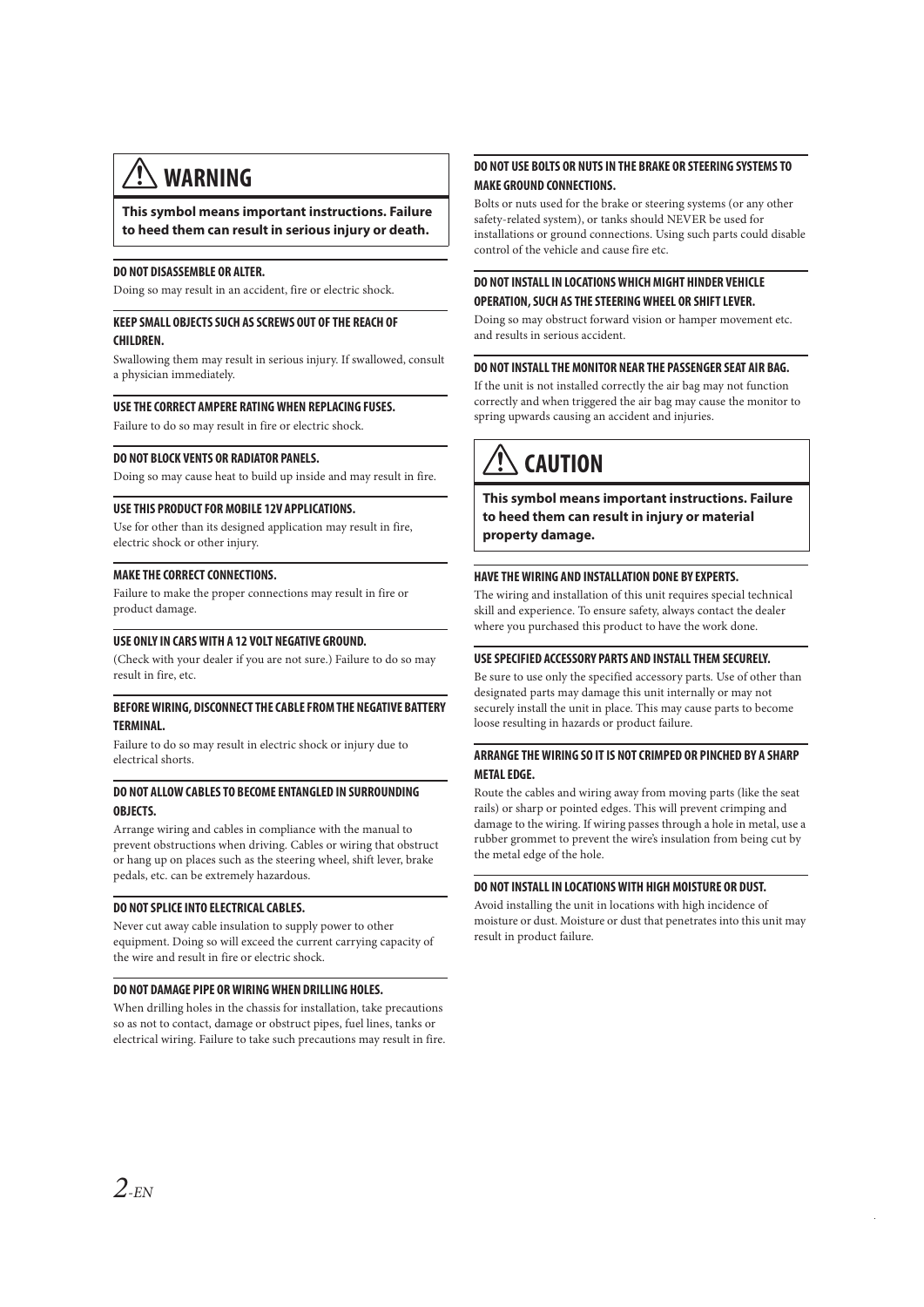### **Precautions**

- Be sure to disconnect the cable from the (–) battery post before installing your unit. This will reduce any chance of damage to the unit in case of a short-circuit.
- Be sure to connect the colour coded leads according to the diagram. Incorrect connections may cause the unit to malfunction or damage to the vehicle's electrical system.
- When making connections to the vehicle's electrical system, be aware of the factory installed components (e.g. on-board computer). Do not tap into these leads to provide power for this unit. When connecting the unit to the fuse box, make sure the fuse for the intended circuit of the unit has the appropriate amperage. When in doubt, consult your Alpine dealer.
- The unit uses female RCA-type jacks for connection to other units (e.g. amplifier) having RCA connectors. You may need an adaptor to connect other units. If so, please contact your authorized Alpine dealer for assistance.
- Be sure to connect the speaker  $(-)$  leads to the speaker  $(-)$ terminal. Never connect left and right channel speaker cables to each other or to the vehicle body.

#### **Accessory List**

| <cables></cables>                                |
|--------------------------------------------------|
|                                                  |
|                                                  |
|                                                  |
|                                                  |
|                                                  |
|                                                  |
|                                                  |
|                                                  |
|                                                  |
| <main mounting="" parts="" unit=""></main>       |
|                                                  |
|                                                  |
|                                                  |
| <display mounting="" parts="" unit=""></display> |
|                                                  |
|                                                  |
|                                                  |
|                                                  |
|                                                  |
|                                                  |
|                                                  |

• Amounts of Display unit mounting parts marked with \* include spare parts provided in case of loss. Store them safely.

\*1 Number of spares for up-down adjustment of the Display.

\*2 Includes 3 spares for fixing and adjusting the angle of the Display.

\*3 Includes 1 spare for fixing the Cover middle.

\*4 Includes 2 spares for blocking the display screen.

#### **Installation**

#### **Mounting**

**Consult "Position Adjustment and Mounting Dimensions of the Display" (page 18) in advance so that this unit does not obstruct your field of vision or impair driving when mounted.**

#### **Caution**

• Do not block the unit's fan, thus preventing air circulation. If blocked, heat will accumulate inside the unit and may cause a fire.

**<example>**





**Rear of the Unit**

• When installing the display unit and main unit, do not touch the connectors with your hands.



#### **Caution concerning the installation location**

#### **Angle of installation**

Install at an angle between horizontal and 30°. Note that installing at an angle outside of this range will result in a loss of performance and possibly damage.

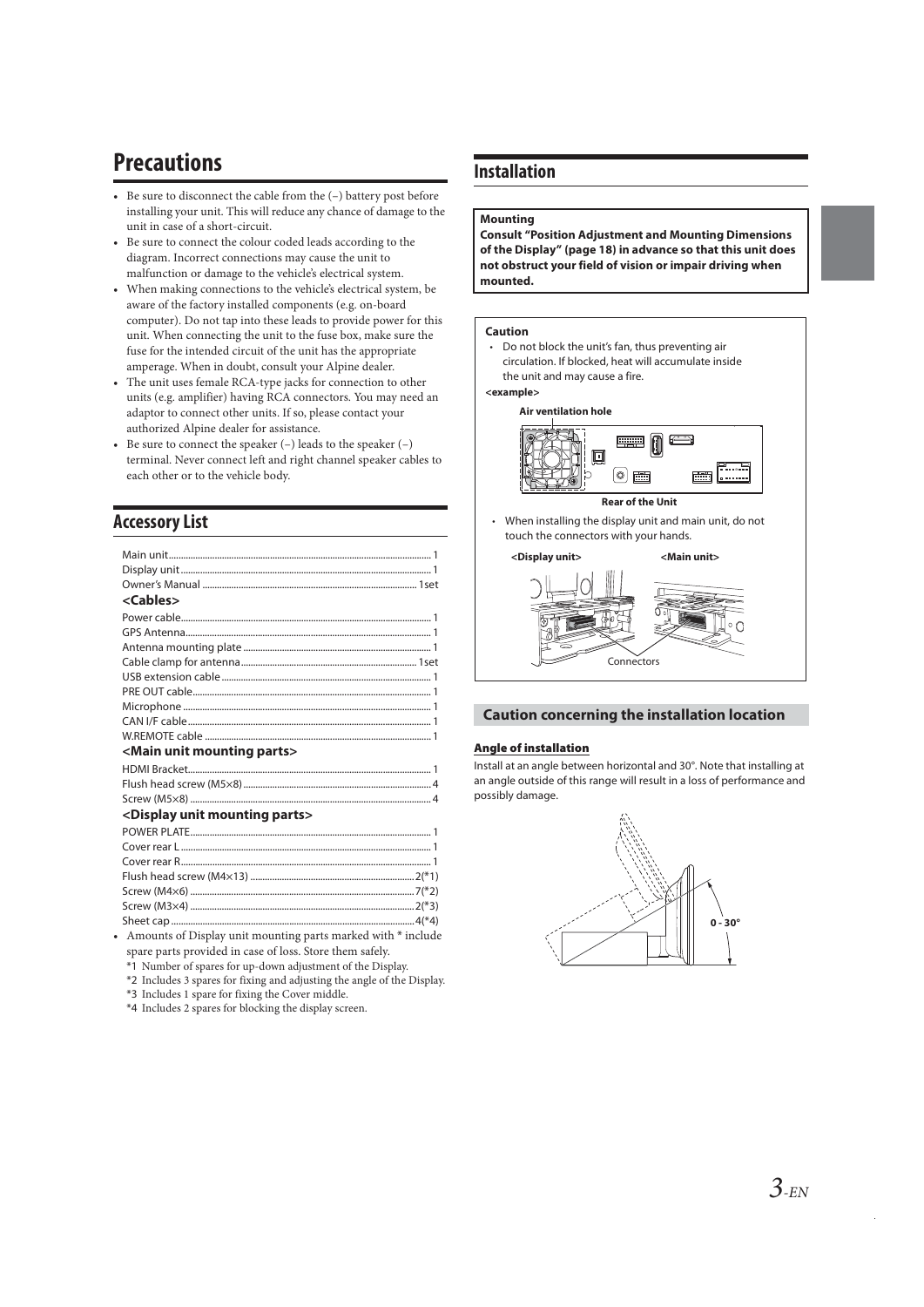#### **Adjust the front-back position of the Display unit (Optional)**

Depending on the vehicle, it may be necessary to adjust the frontback position of the Display unit when mounting it. If front-back position adjustment is necessary, set the slider to the back position before mounting the display unit to the vehicle. [Default setting: forward position]

## **WARNING**

#### **MAGNETIC SCREWDRIVER REQUIRED TO CAREFULLY REMOVE SCREWS.**

**1 Remove 4 flush head screws from the Top and Bottom of the main unit.**



**2 Push the slider to the back position (To return the slider to the forward position, pull it forward).**



**3 Tightly fix the slider using the 4 screws that were removed in Step 1.**



**Flush head screw**

#### **Attach the Sheet cap (Only necessary when the front-back position of the Display unit is in the forward position)**

Only attach the Sheet cap when the front-back position of the Display unit is in the forward position.



#### **Mounting the GPS Antenna inside the vehicle**

- **1 Clean the mounting location.**
- **2 Put on the GPS Antenna mounting plate.**
- **3 Mount the GPS Antenna.**



- Do not mount the GPS Antenna inside the centre console.
- Mount the GPS Antenna on a flat plane of the dash board or rear tray.
- Make sure the GPS Antenna is not covered (obstructed) by any metallic surface or object.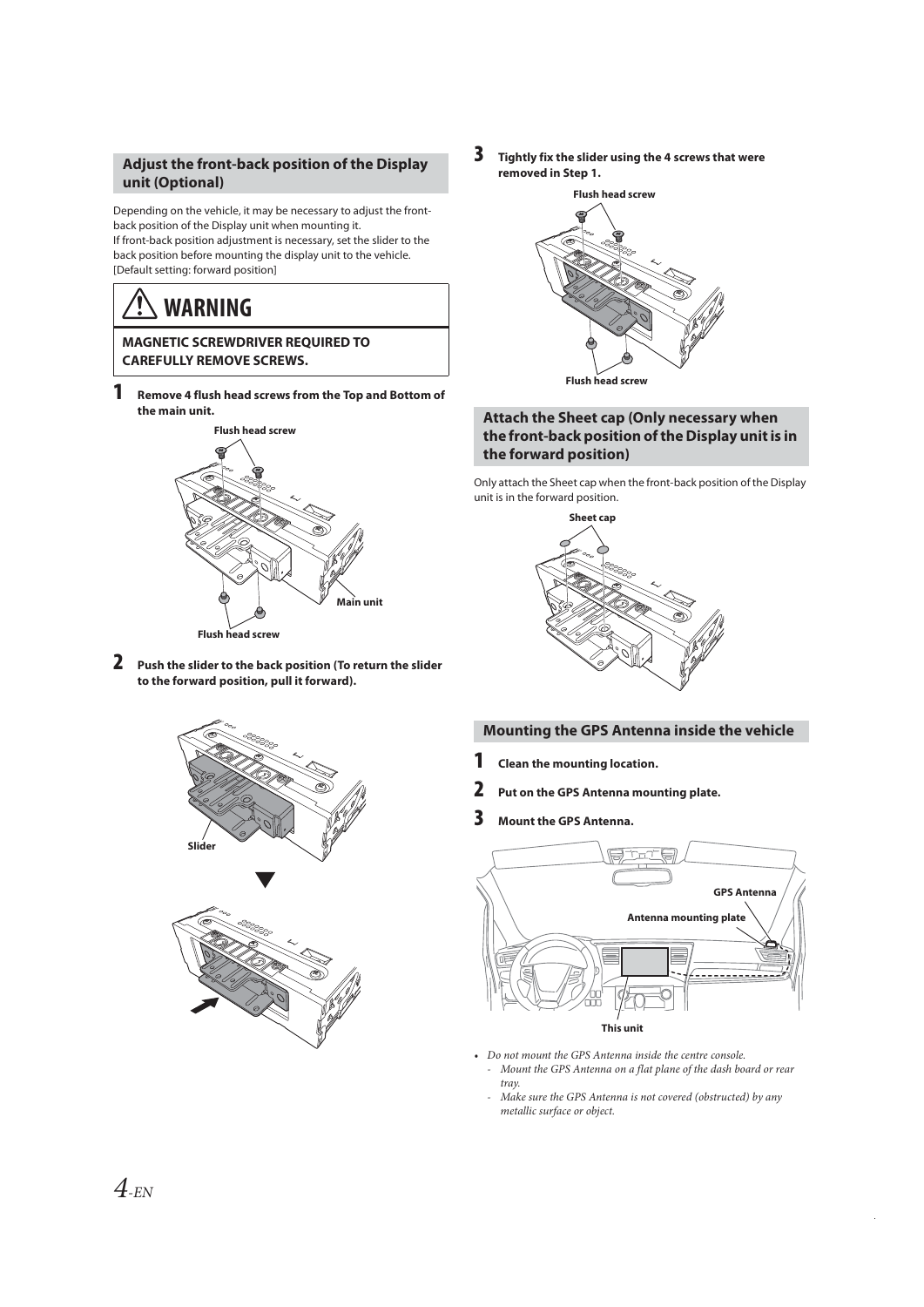- If the GPS Antenna is mounted near the unit, the reception becomes poor, and the location of your vehicle may not be displayed correctly. Mount the GPS Antenna far away enough from the unit. Bundle the GPS Antenna cable away from the rear of the unit.
- Some thermal reflection type or thermal absorption type glass may interrupt high frequency waves. If reception is poor with the antenna installed inside the car, try to mount the antenna outside the car.

#### **Mounting the Microphone**

For safe use, make sure of the following:

- Location is stable and firm.
- Does not interfere with safety equipment.
- Driver's view and operations are not obstructed.
- Microphone is located where the driver's voice can be easily picked up (for example, on the sun visor).

When you speak into the microphone, you should not have to change your driving posture. This may cause a distraction, taking your attention away from safely driving your vehicle. Carefully consider direction and distance while mounting the microphone. Confirm that the driver's voice can be easily picked up at the selected location.



**Installation example using the Original Mounting Bracket**

#### **1 Mount the original mounting bracket to the main unit using the supplied screws.**

• If you do not have the original mounting bracket, mount the Double din KIT\* (provided with the side mounting bracket), etc. to the main unit.

\* Sold separately.



**2 Connect all other leads of the main unit according to details described in the "Connections" (page 9).**

#### **Note on using HDMI Connection Cables (HDMI Cable not included)**

When using HDMI connection cables, secure the cables to the HDMI Terminals with the supplied HDMI Bracket.

- 1) Slide the HDMI Bracket into the grooves (A).
- 2) Secure it with the screw (B).



#### **3 Mount the main unit in a car.**

- Fix the cables carefully. Do not damage them by mounting them into movable parts, such as the seat rail, or by locating them against sharp or pointed edges.
- **4 Reattach the removed vehicle parts (panels, etc.) or other aftermarket dash kit back onto the vehicle.**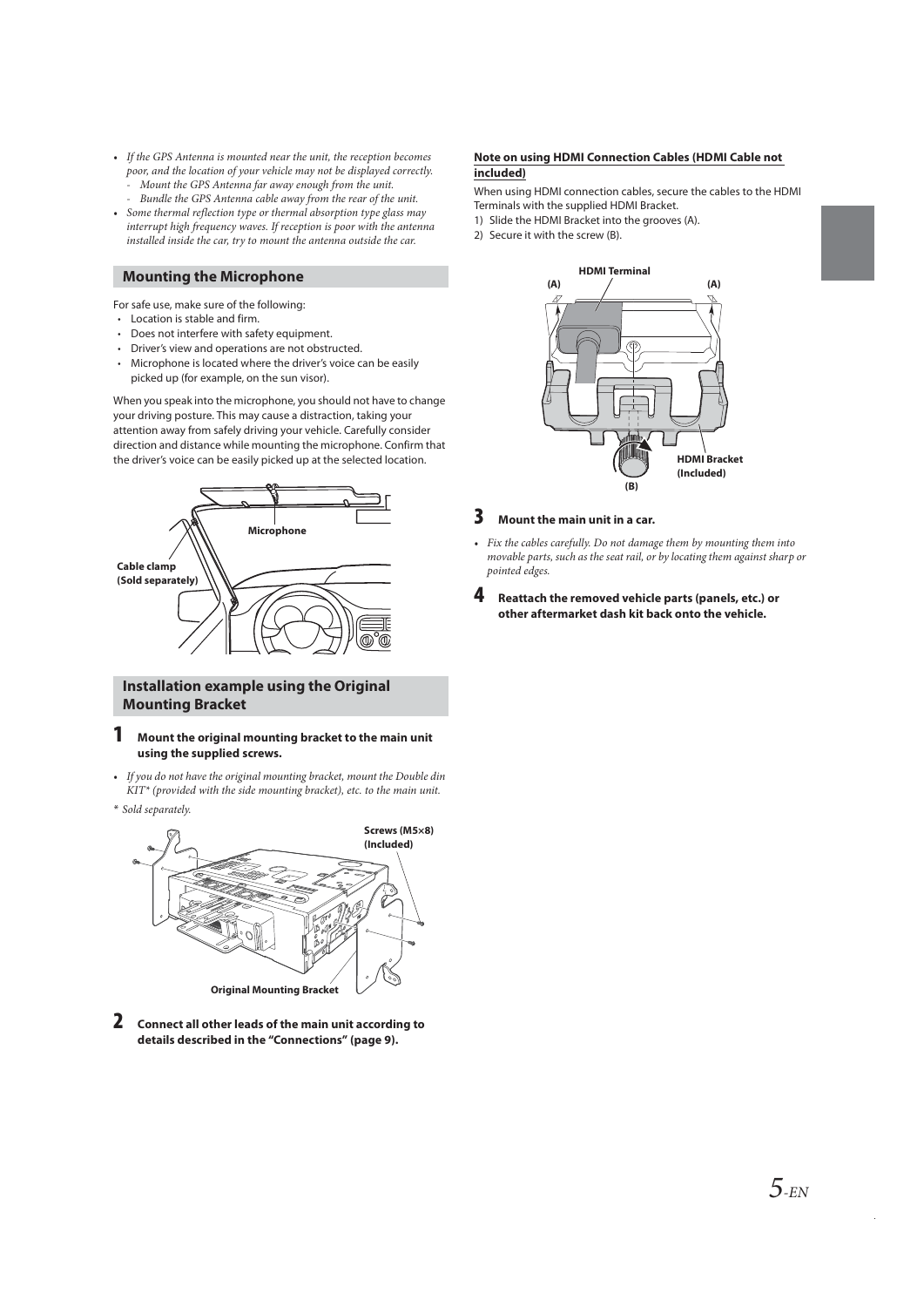#### **Install the display unit**

**1 Remove the 2 angle adjustment screws (M4×6) fixing the left and right sides of the Display unit and pull the top of the display forward.**





• Vertical positioning screws may need to be removed earlier (See Step 4) in order to manipulate the screen enough to install the POWER PLATE. **2 Fix the Display unit to the slider of the main unit using 4 screws (M4×6).**



**3 Mount the POWER PLATE using a screw (M3×4).**

**POWER PLATE (Included) Screw (M3×4) (Included)**



• If you do not attach the POWER PLATE, the display will not turn on. Make sure to attach the POWER PLATE.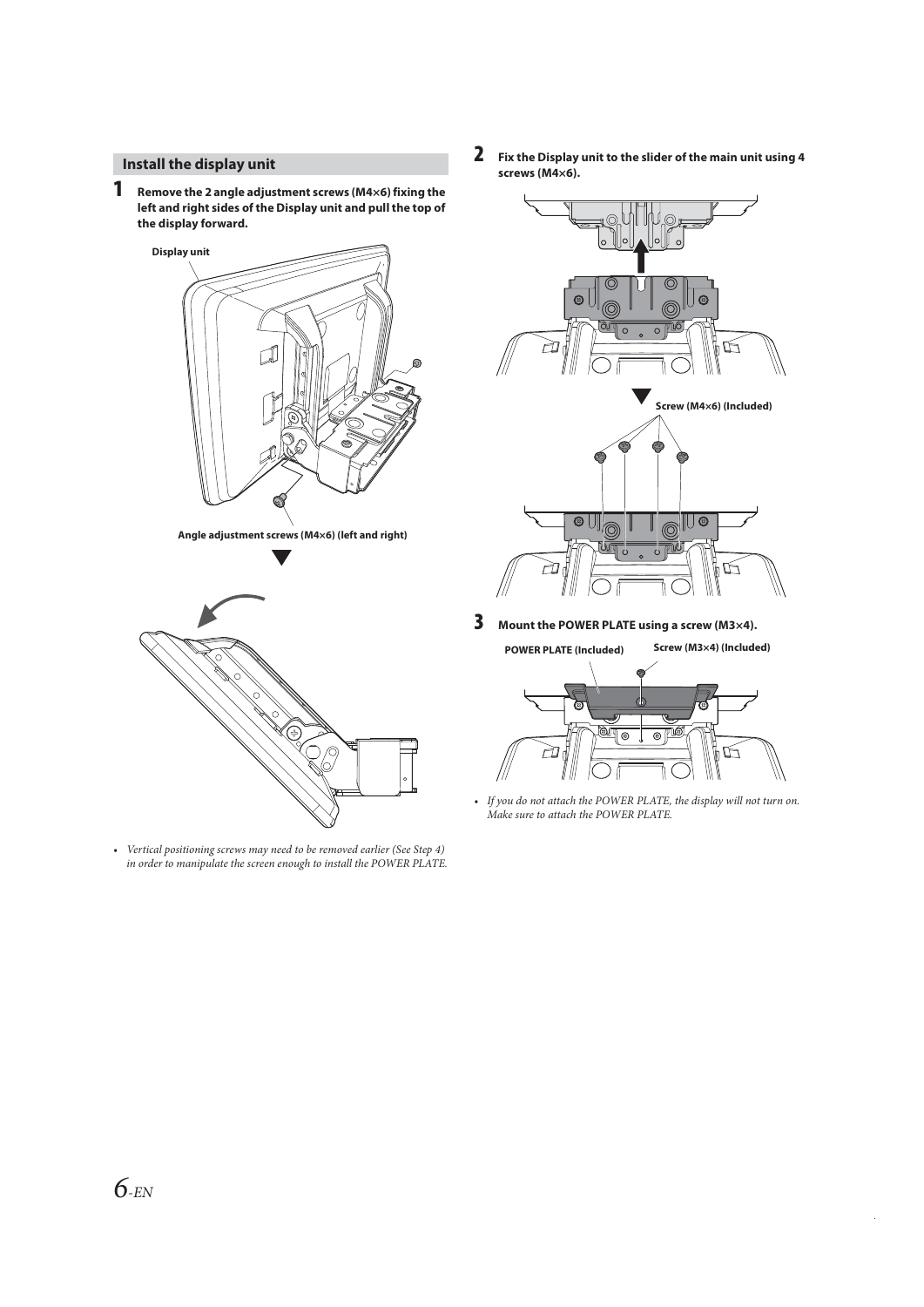#### **4 Adjust the mounting position of the display.**

- The available adjustment positions of the Display differ depending on the front-back/up-down/angle positions. Consult "Position Adjustment and Mounting Dimensions of the Display" (page 18) for details.
	- 1) Hold the Display up vertically, remove the 4 flush head screws (M4×13) on the left and right sides for up-down adjustment, and adjust the up-down position of the display.



**Flush head screw (M4×13) (left and right)**



2) After adjustment, tightly fix the display with the 4 Flush head screws (M4×13) for up-down adjustment.



3) Adjust the angle of the display.



 $\hat{\boldsymbol{\beta}}$ i.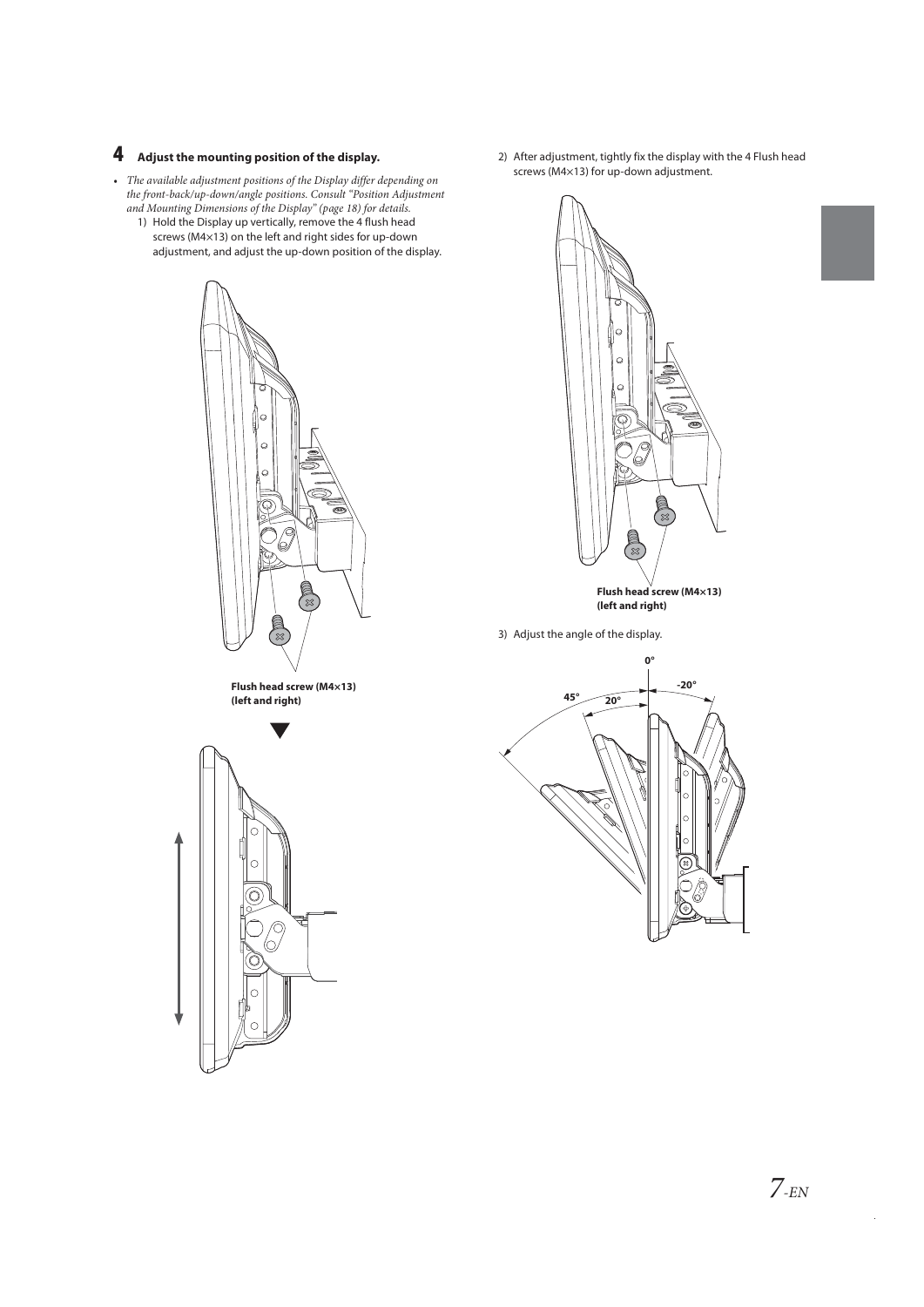**Refer to the illustration below to use the screw holes for angle adjustment.**

**• Example:**

**To install the display at the angle of 20°, use the screw holes 2 and b.**





4) After adjustment, secure the display with the 2 angle adjustment screws (M4×6) (left and right) that were removed



**5 Attach Cover rear-L/R to the left and right sides of the display unit.**



• When removing Cover rear-L/R, push in the tab and slide it.

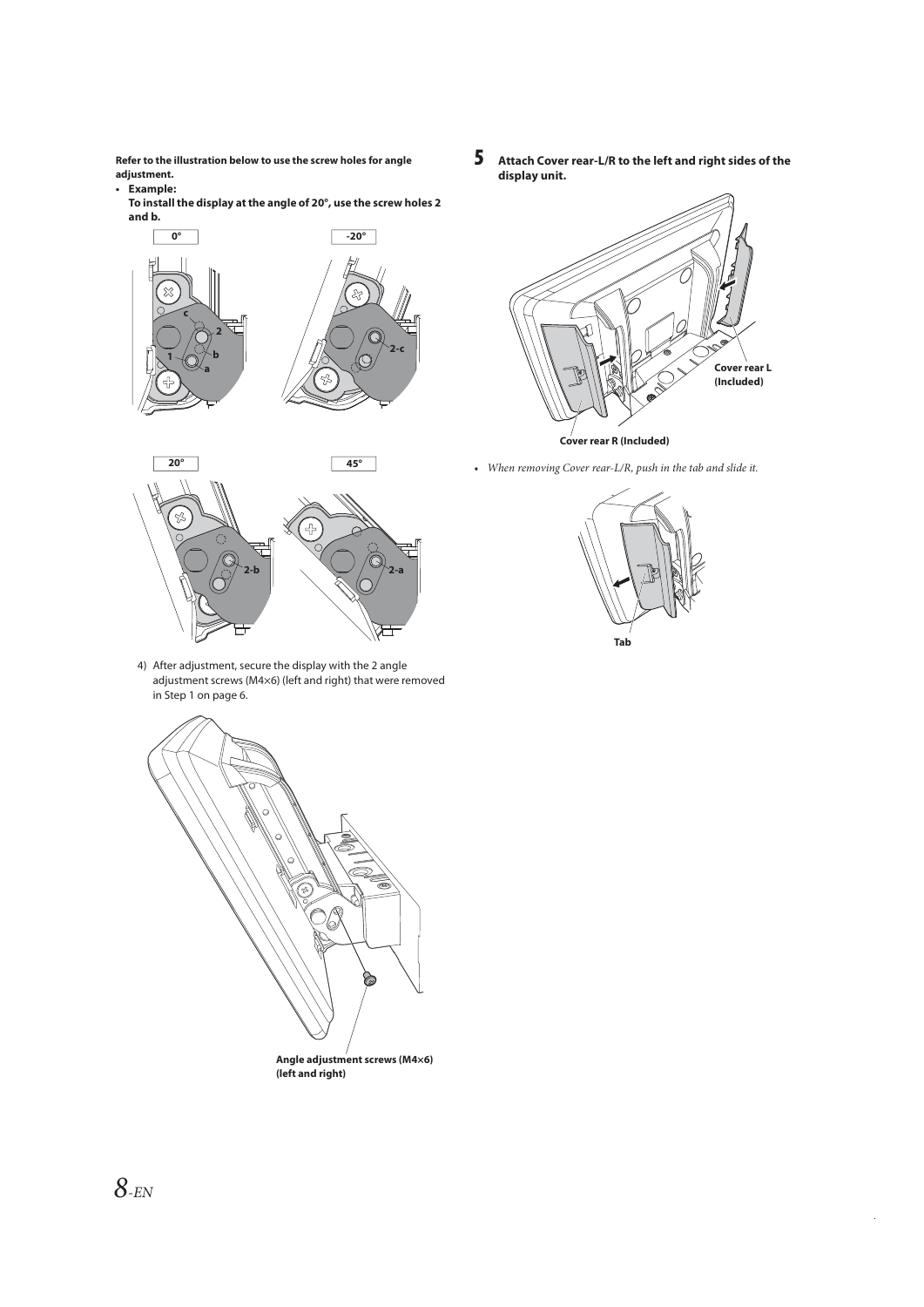#### **Connections**



 $9$ -EN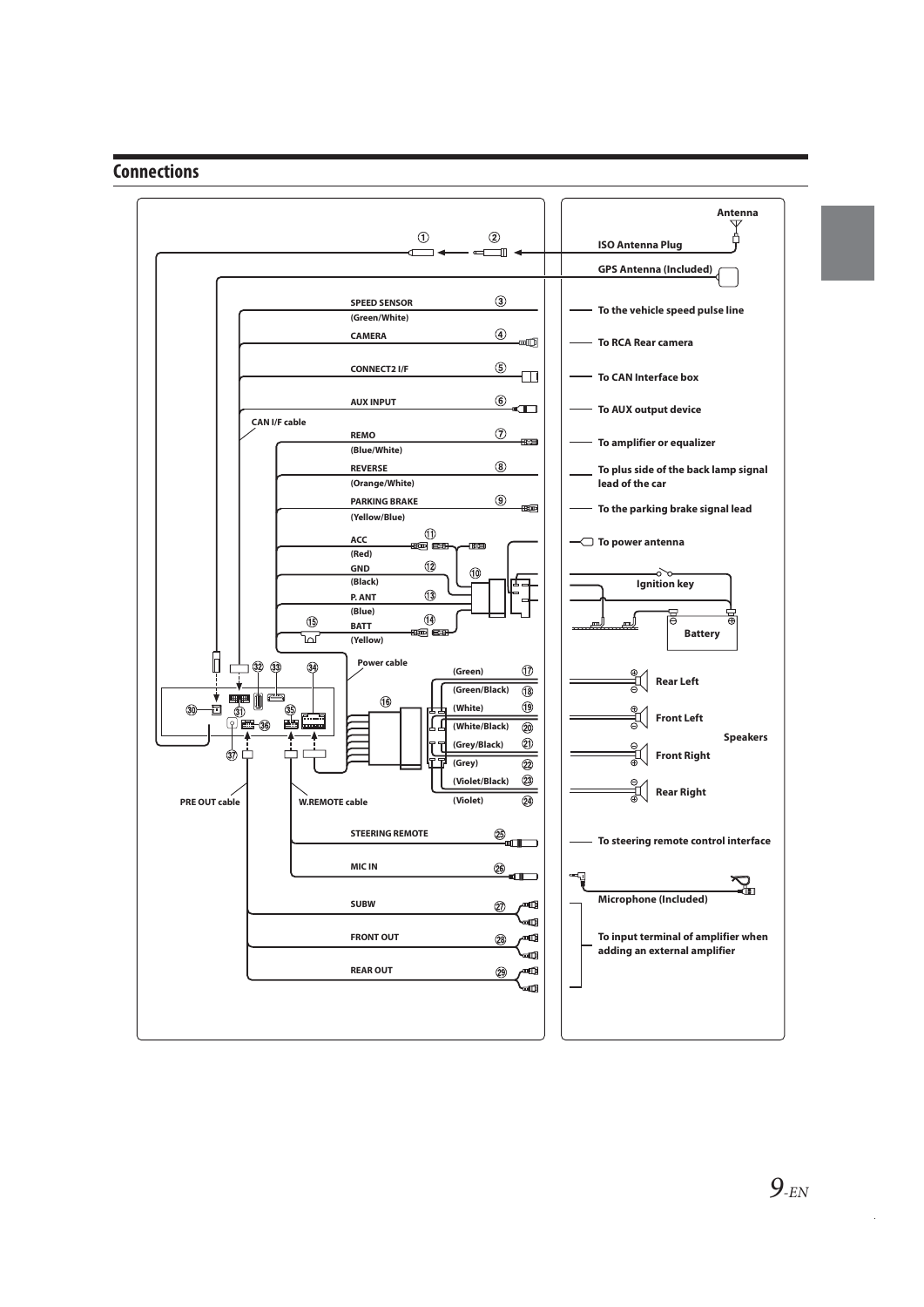#### **Radio Antenna Receptacle**

- **ISO/JASO Antenna Adapter (sold separately)** ISO/JASO Antenna Adapter may be required, depending on the vehicle.
- **Speed Sensor Lead (Green/White)** Improper connection of the speed pulse line may cause important safety features of the vehicle to fail (such as the brakes or air bags). Such failures may result in an accident and loss of life. We strongly recommend that the installation be performed by a trained, authorized Alpine dealer.
- **CAMERA Input RCA Connector** Use when connecting a camera with RCA Output Connector.

**CAN Interface Connector** To CAN Interface box

#### **AUX Input Connector**

Input lead for AUX video/audio signal.

- A separately sold AV/RCA interface cable (4-pole mini AV plug to 3-RCA) is required. For details on using an AV/RCA interface cable (4-pole mini AV plug to 3-RCA), see "Usable AV/RCA Interface Cable (4-pole mini AV plug to 3-RCA)" (page 10).
- **Remote Turn-On Lead (Blue/White)** Connect this lead to the remote turn-on lead of your amplifier or signal processor.
- **Reverse Lead (Orange/White)**
- **Parking Brake Lead (Yellow/Blue)** Connect this lead to the power supply side of parking brake

switch to transmit the parking brake status signals to the unit.

#### **ISO Power Supply Connector**

**Switched Power Lead (Ignition) (Red)**

Connect this lead to an open terminal on the vehicle's fuse box or another unused power source that provides (+) 12V only when the ignition is turned on or in the accessory position.

#### **Ground Lead (Black)**

Connect this lead to a good chassis ground on the vehicle. Make sure the connection is made to bare metal and is securely fastened using the sheet metal screw provided.

#### **Power Antenna Lead (Blue)**

Connect this lead to the +B terminal of your power antenna, if applicable.

- This lead should be used only for controlling the vehicle's power antenna. Do not use this lead to turn on an amplifier or a signal processor, etc.
- **Battery Lead (Yellow)**

Connect this lead to the positive (+) post of the vehicle's battery.

- **Fuse Holder (15A)**
- **ISO Connector (Speaker Output)**
- **Left Rear (+) Speaker Output Lead (Green)**
- **Left Rear (–) Speaker Output Lead (Green/Black)**
- **Left Front (+) Speaker Output Lead (White)**
- **Left Front (–) Speaker Output Lead (White/Black)**
- **Right Front (–) Speaker Output Lead (Grey/Black)**
- **Right Front (+) Speaker Output Lead (Grey)**
- **Right Rear (–) Speaker Output Lead (Violet/Black)**
- **Right Rear (+) Speaker Output Lead (Violet)**
- **Steering Remote Control Interface Connector** To steering remote control interface. For details about connections, consult your nearest Alpine dealer.
- **MIC Input Connector** To microphone (Included)
- **(27) Subwoofer RCA Connectors** RED is right and WHITE is left.

**Front Output RCA Connectors** Can be used as Front Output RCA Connectors. RED is right and WHITE is left.

#### **Rear Output RCA Connectors**

Can be used as Rear Output RCA Connectors. RED is right and WHITE is left.

- **GPS Antenna Receptacle** Connect to GPS antenna (Included).
- **CAN I/F Connector**
- $\Omega$ **USB Connector** To USB flash drive, iPod/iPhone or Android smartphone.
- **HDMI Input Connector**
- **Power Supply Connector**
- **W.REMOTE Connector**
- **PRE OUT Connector**

 $\overline{37}$ **DAB Antenna Connector** To DAB Antenna (sold separately).

#### **Usable AV/RCA Interface Cable (4-pole mini AV plug to 3-RCA)**

Wiring convention of this system is as follows;



• Configuration commercially available 4-pole mini AV plugs is not standardised.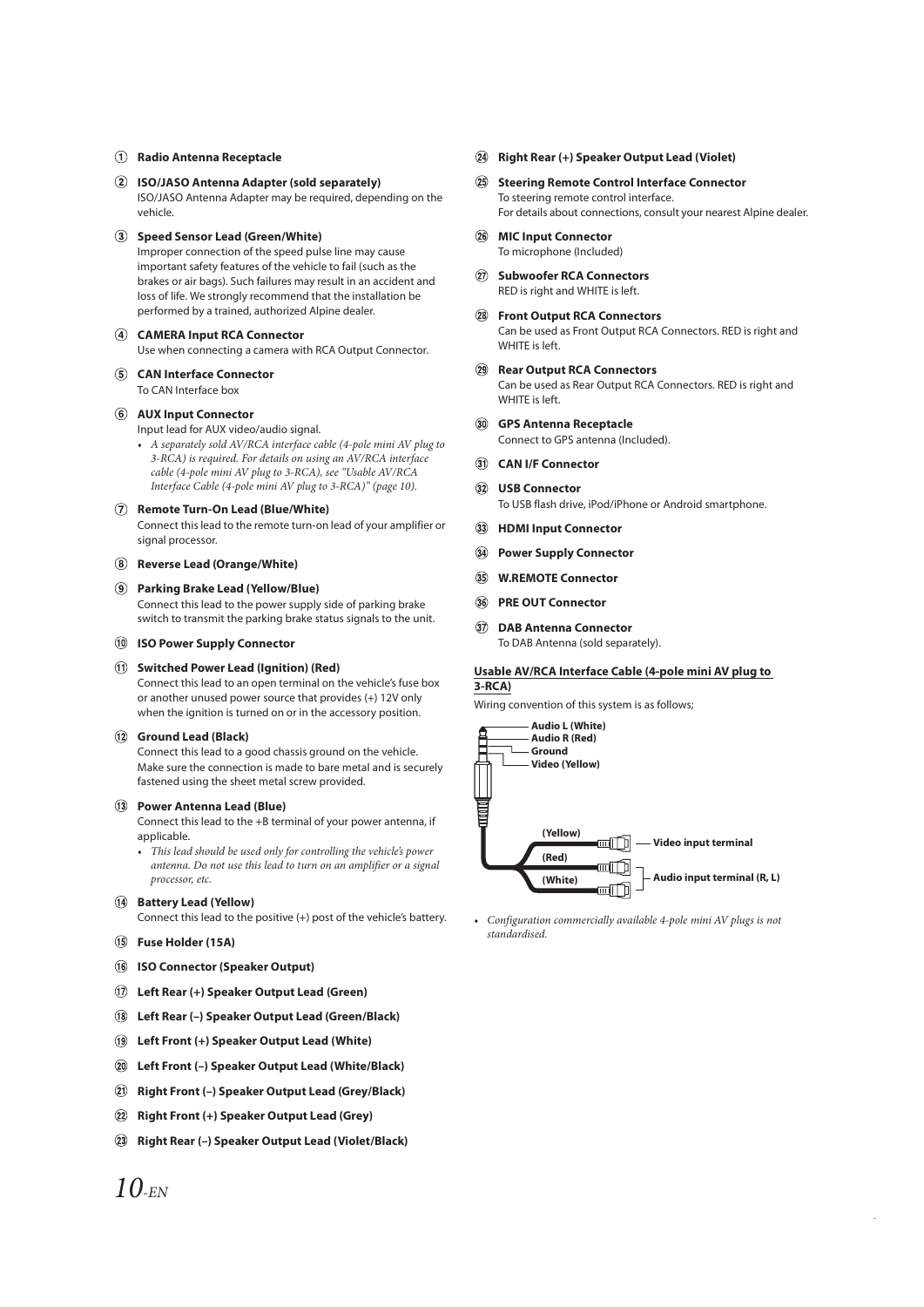#### **If an ACC power supply is not available**

#### **Connection Diagram of SPST Switch (sold separately)**



- If your vehicle has no ACC power supply, add an SPST (single-pole, single-throw) switch (sold separately) and fuse (sold separately).
- The diagram and the fuse amperage shown above are in the case when the unit is used individually.
- If the switched power (ignition) lead of the unit is connected directly to the positive (+) post of the vehicle's battery, the unit draws some current (several hundred milliamperes) even when its switch is placed in the OFF position, and the battery may be discharged.

*To prevent external noise from entering the audio system.*

- Locate the unit and route the leads at least 10 cm away from the car harness.
- Keep the battery power leads as far away from other leads as possible.
- Connect the ground lead securely to a bare metal spot (remove any paint, dirt or grease if necessary) of the car chassis.
- If you add an optional noise suppressor, connect it as far away from the unit as possible. Your Alpine dealer carries various noise suppressors, contact them for further information.
- Your Alpine dealer knows best about noise prevention measures so consult your dealer for further information.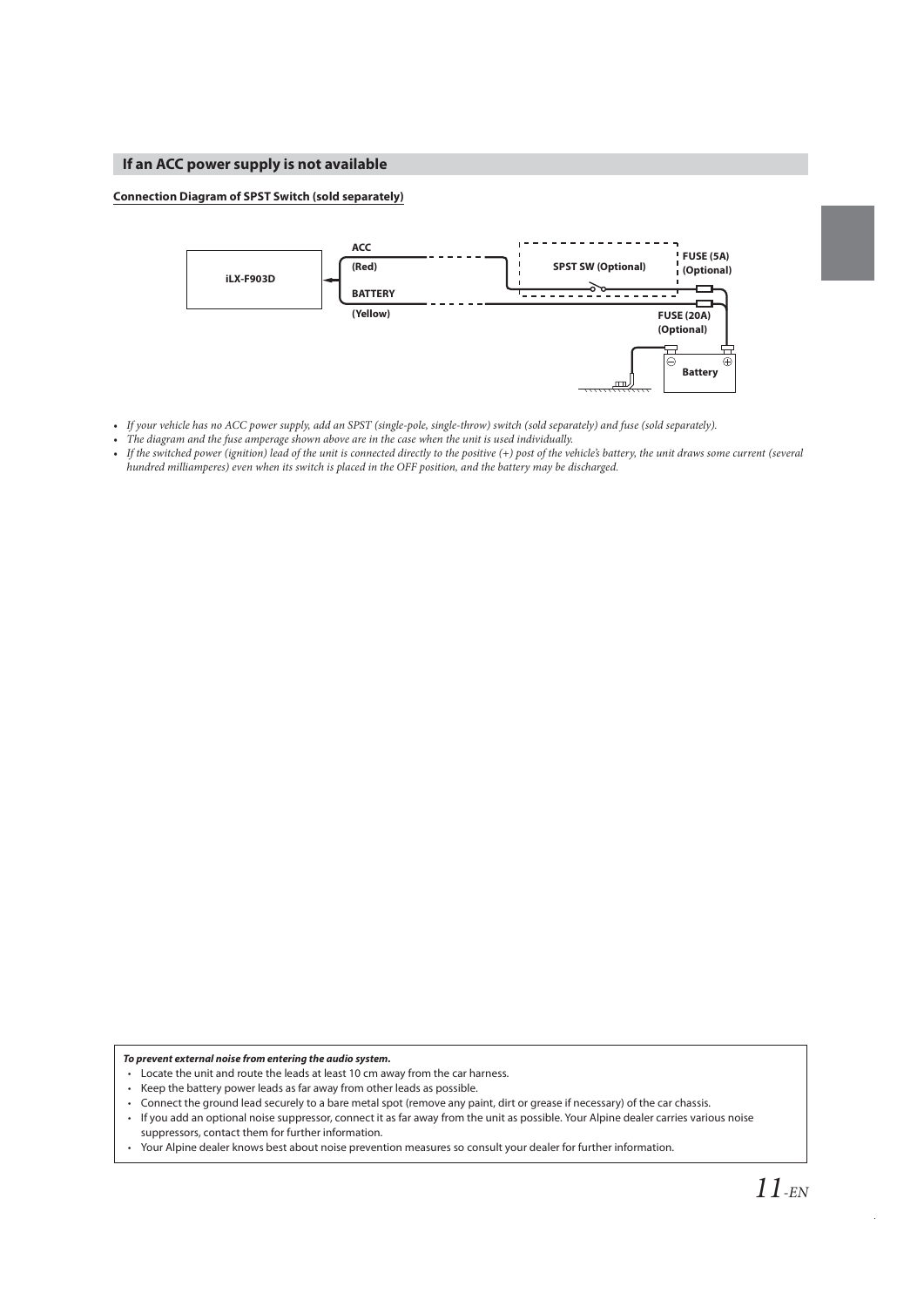### **System Example**

#### **Connection of an iPod/iPhone**



• Do not leave an iPod/iPhone in a vehicle for a long time. Heat and humidity may damage the iPod/iPhone, and you may not be able to play it again.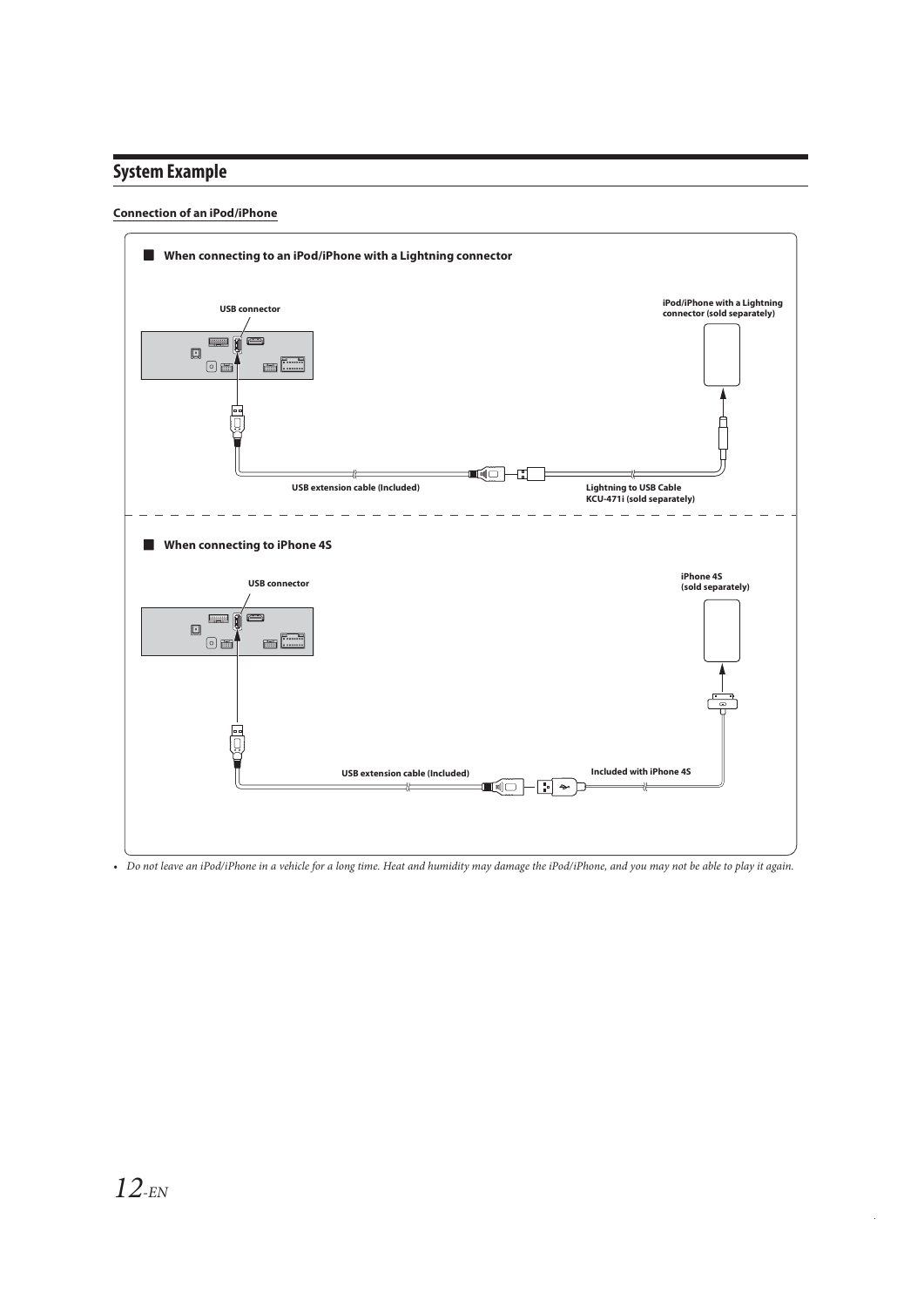#### **Connection of a Flash Drive**



• Do not leave a flash drive in a vehicle for a long time. Heat and humidity may damage the flash drive.





- \* When connecting an HDMI connection cable, be sure to secure it using the supplied HDMI Bracket. For details on how to secure it, see "Note on using HDMI Connection Cables (HDMI Cable not included)" (page 5).
- Set the HDMI Setup to "HDMI." For details, refer to "HDMI Setup" in the OWNER'S MANUAL (CD-ROM).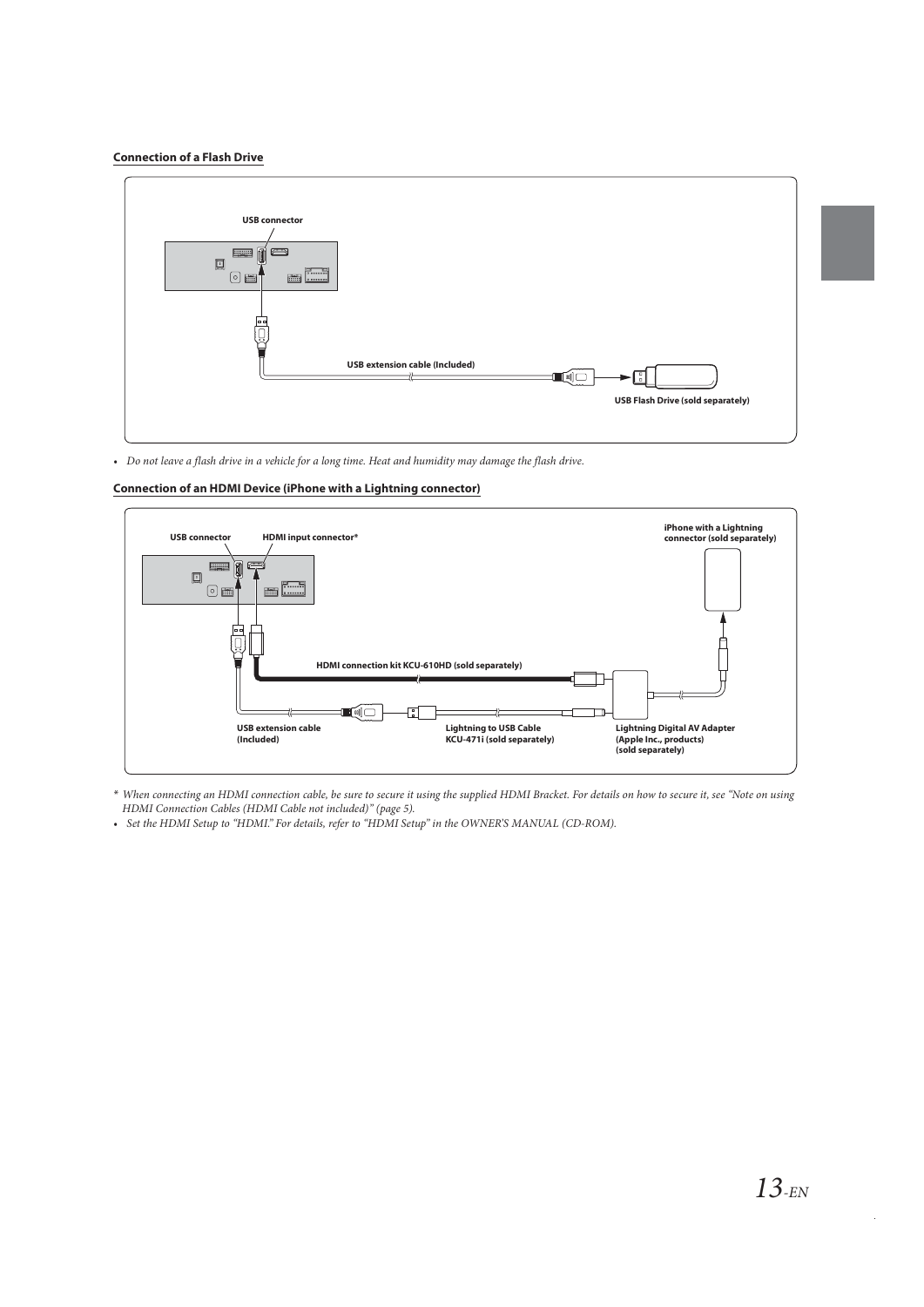**Connection of an HDMI Device (Android device)**



• A connection kit or adapter kit suitable for the type of terminal on the connecting device is required.

• Set the HDMI Setup to "HDMI." For details, refer to "HDMI Setup" in the OWNER'S MANUAL (CD-ROM).

\* When connecting an HDMI connection cable, be sure to secure it using the supplied HDMI Bracket. For details on how to secure it, see "Note on using HDMI Connection Cables (HDMI Cable not included)" (page 5).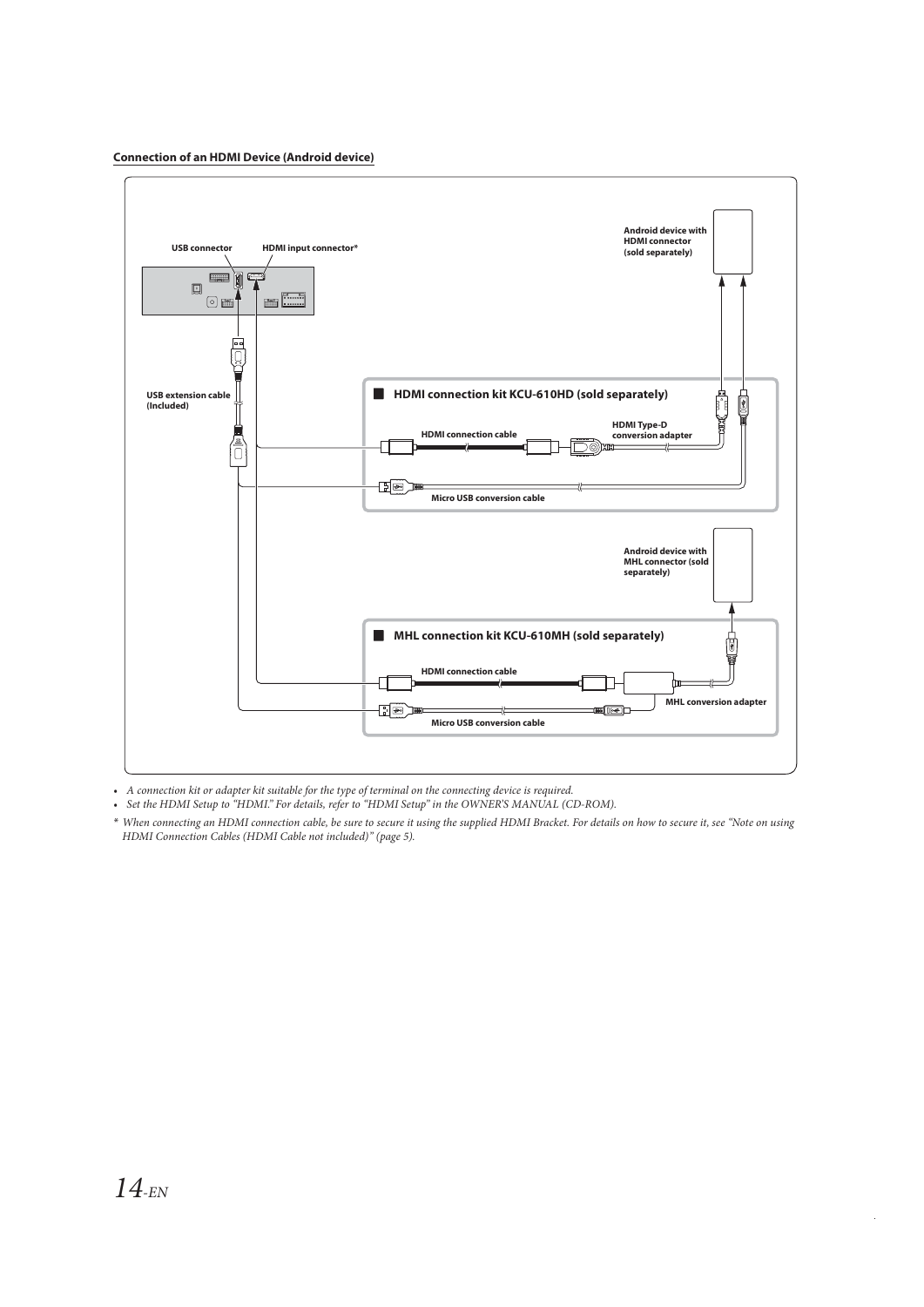#### **Connection of an External Device**



- **AUX Input Connector AUX Input Connector AV/RCA Interface Cable (4-pole mini AV plug to 3-RCA) (sold separately)**
	- **RCA Extension Cable (sold separately)**
- You can change the name of an external device. For details, refer to "Setting the Auxiliary (AUX) Name" in the OWNER'S MANUAL (CD-ROM).
- For details on using an AV/RCA interface cable (4-pole mini AV plug to 3-RCA), see "Usable AV/RCA Interface Cable (4-pole mini AV plug to 3-RCA)" (page 10).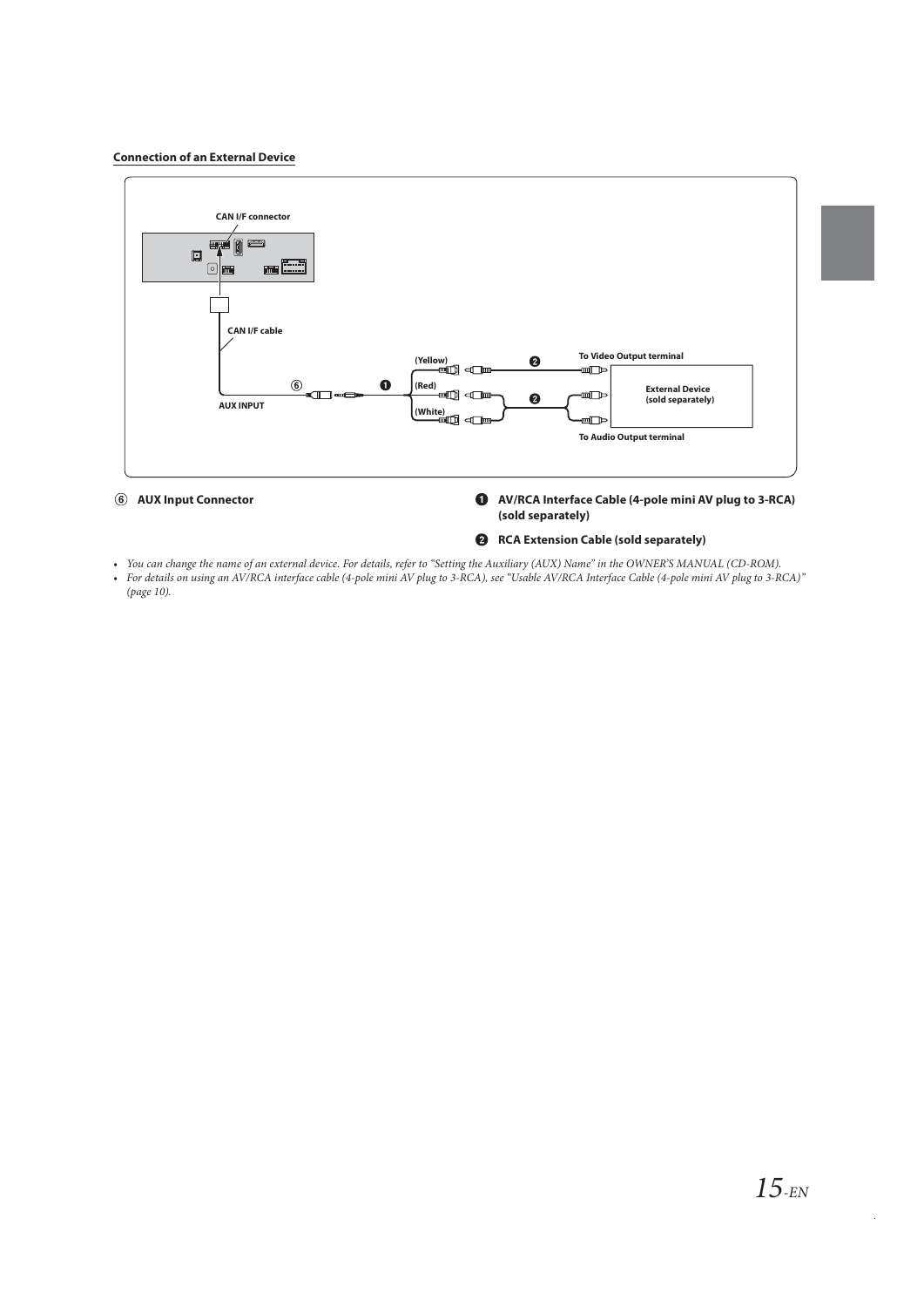#### **Connection of an External Amplifier**



**RCA Extension Cable (sold separately)**

- **Remote Turn-On Lead (Blue/White)**
- **Subwoofer RCA Connectors**
- $\circled{28}$ **Front Output RCA Connectors**
- **Rear Output RCA Connectors**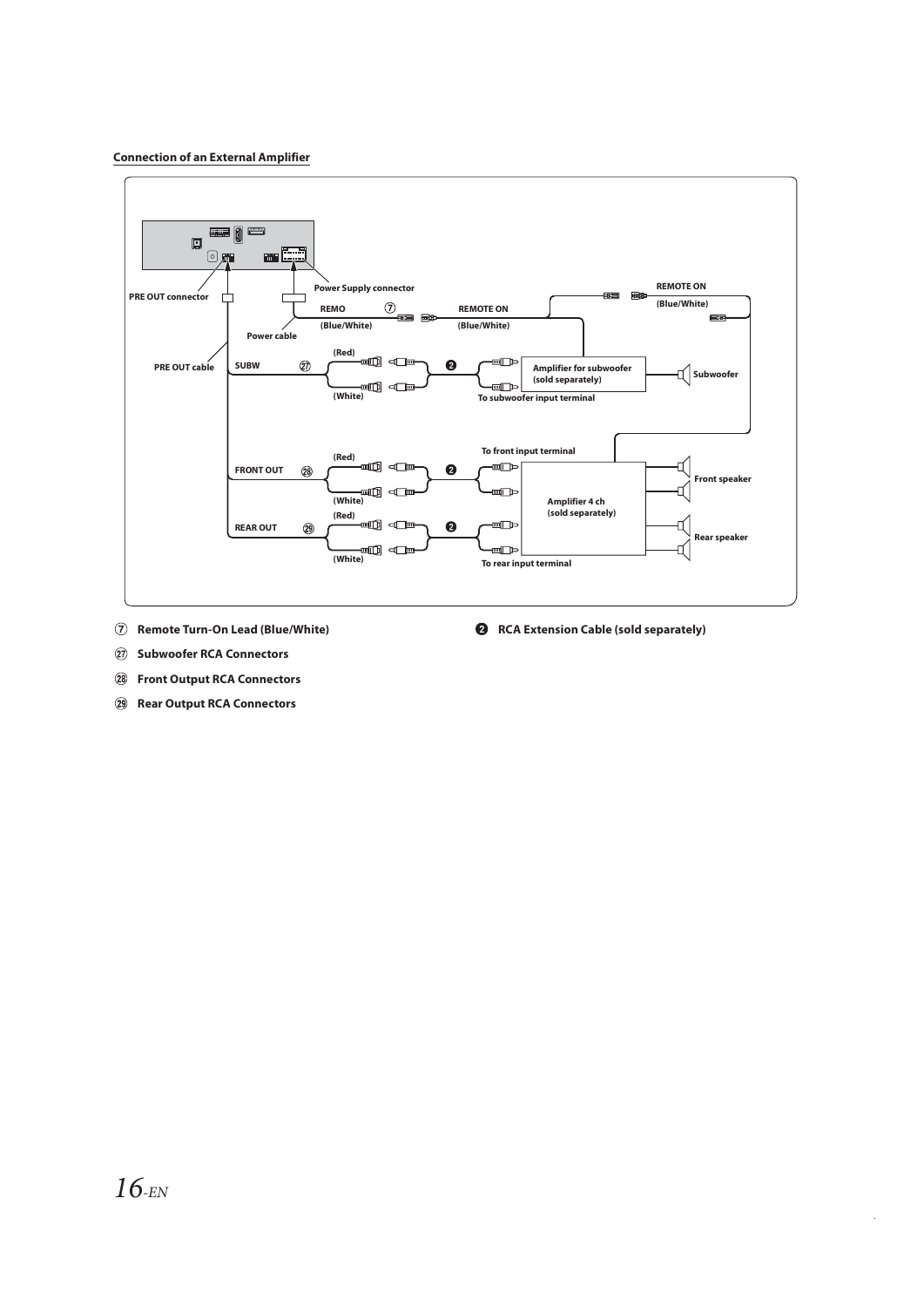#### **Connection of a Rearview camera**



#### **CAMERA Input RCA Connector**

**RCA Extension Cable (sold separately)**

#### **Reverse Lead (Orange/White)**

• Set the Camera Select to "Rear." For details, refer to "Setting the Camera Input" in the OWNER'S MANUAL (CD-ROM).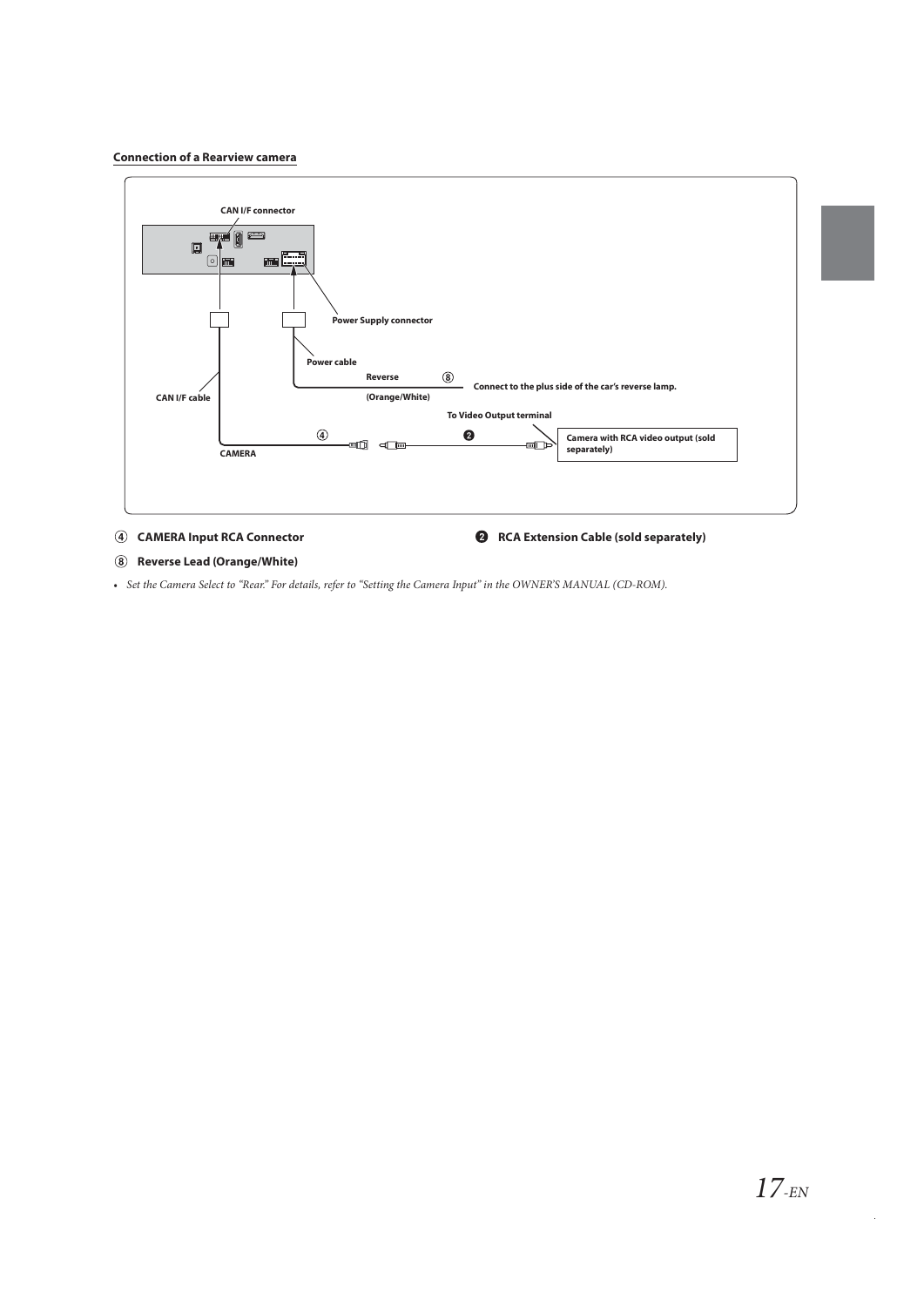#### **Position Adjustment and Mounting Dimensions of the Display**

The mounting position of this unit's Display can be adjusted (front-back/up-down/angle). When mounting the Display, confirm the mounting position and mounting dimensions so that it does not obstruct your field of vision or impair driving.

### **WARNING**

• In the following cases, the display cannot be mounted.

- It impairs operation of the steering wheel or various levers (gearshift, windshield wiper switch, turn signal switch, etc.)
- It impairs operation of the airbag
- It significantly impairs operation of the hazard switch
- It impairs identification or operation of any other control switches
- It impairs confirmation of gauges or warning indicators
- It interferes with vehicle equipment (switches, panels, etc.)
- \* Depending on the vehicle, the glove compartment or cup holders may become inaccessible, or air conditioner ventilation ducts may be covered.

#### **Display mounting dimensions and adjustable positions**

#### **Display unit size Front-back position**











**Adjustable Display angle and up-down position** 



\* Depending on the up-down position of the forward and back positions, there are certain positions in which the angle cannot be adjusted. Consult "Mounting Dimensions for Angle Adjustment of the Display" (page 19) for details.